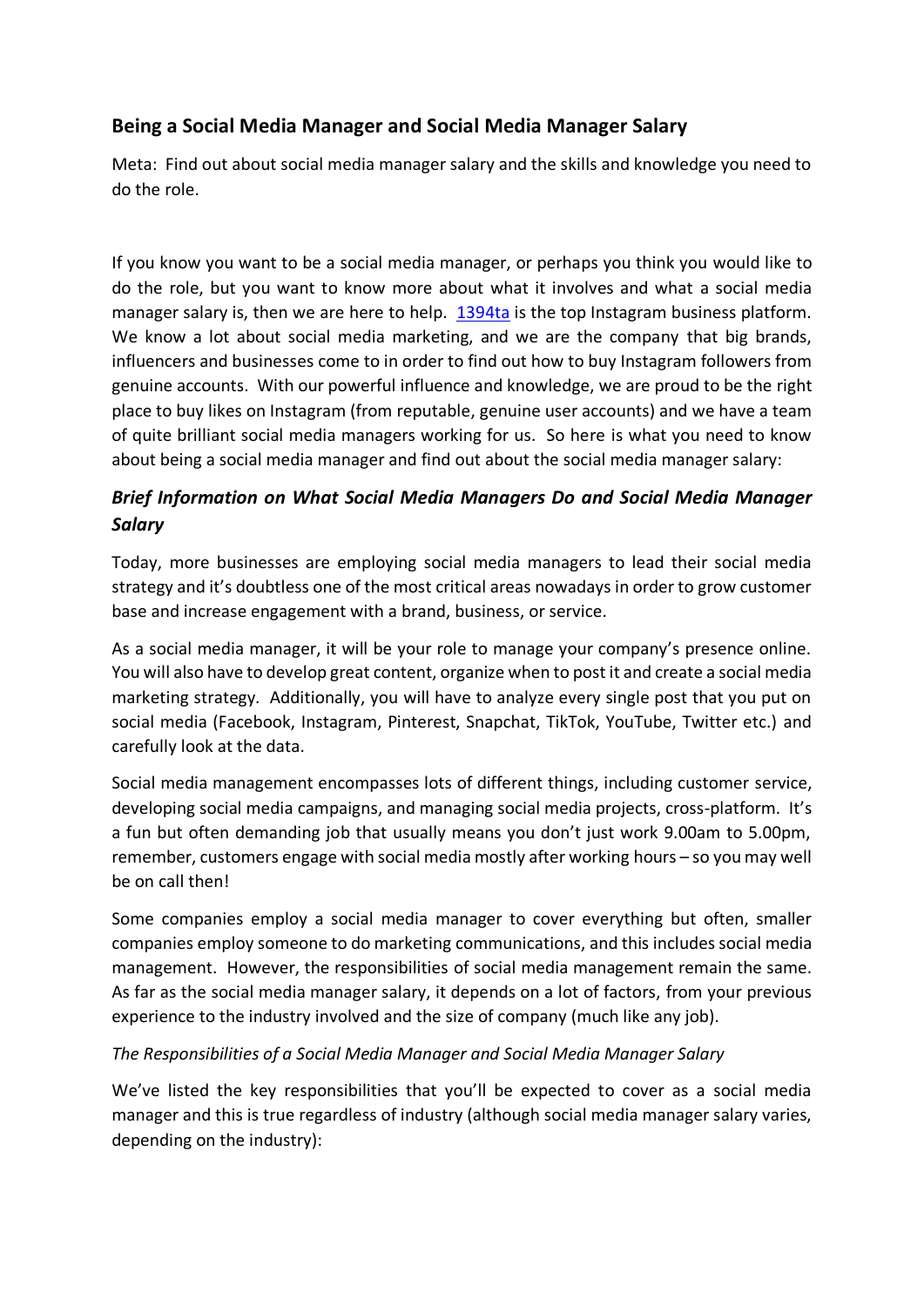- Create social media marketing strategies cross-platform and often link with other marketing strategies in your company.
- Manage social media channels every day, and this may be just one or two platforms or multiple platforms, depending on how many your company uses. So, get to grips with all of them (Pinterest, Instagram. Facebook, WhatsApp, Messenger, Snapchat, YouTube, Reddit, Twitter, TikTok etc.). You'll often have to modify content to suit each platform, but it should have a similar message and be uniform in look so it's instantly recognizable as your company.
- You will need to schedule your posts as well, using certain tools such as Hootsuite [\(https://www.hootsuite.com/\)](https://www.hootsuite.com/), Asana or Sprinklr. These are all excellent social media management tools.
- You will need to be creative and produce really exciting and engaging multimedia content for each platform, understanding the different requirements and audience for each platform as some have a different voice (for example, LinkedIn is professional whereas TikTok is dramatically informal).
- Produce great competitions and campaigns to promote brands, products, and services that your company offers.
- Find suitable influencers to work with your brand and build relationships.
- Conduct extensive audience research.
- Know [how to buy followers on Instagram](https://1394ta.org/buy-instagram-followers/) (using our service, for example).
- Know [how to buy likes on Instagram](https://1394ta.org/buy-instagram-likes/) (again, using our genuine service).
- Manage commentary, respond to comments, talk to customers direct and track discussions.
- Analyze social media performance good websites to use for this purpose include Google Analytics and Facebook Insights.
- Be on top of social media trends so you know what's coming up and when and be proactive with techniques to improve and engage with your audience.
- Coach junior social media managers or interns.
- Look after a social media management budget.
- Find ways to increase social media performance across platforms.
- Manage a blog and regularly post on it, taking care to keep track of comments and analyze results.
- Develop collabs with other brands (as well as across departments in your business if it's a big business).
- Conduct meetings and liaise with clients (and other team members).

# *What is a Social Media Manager Salary and does a Social Media Manager Salary Go Up?*

When it comes to social media manager salary, much of it depends on your level but a junior or an assistant social media manager can expect to earn anything from \$30,000 to \$45,000 depending on experience and size of company. Social Media Manager salary does get bigger as your experience grows and as you climb the ladder, expect to earn around \$50,000 to \$65,000. At the top of the social media manager salary scale, a big organization could pay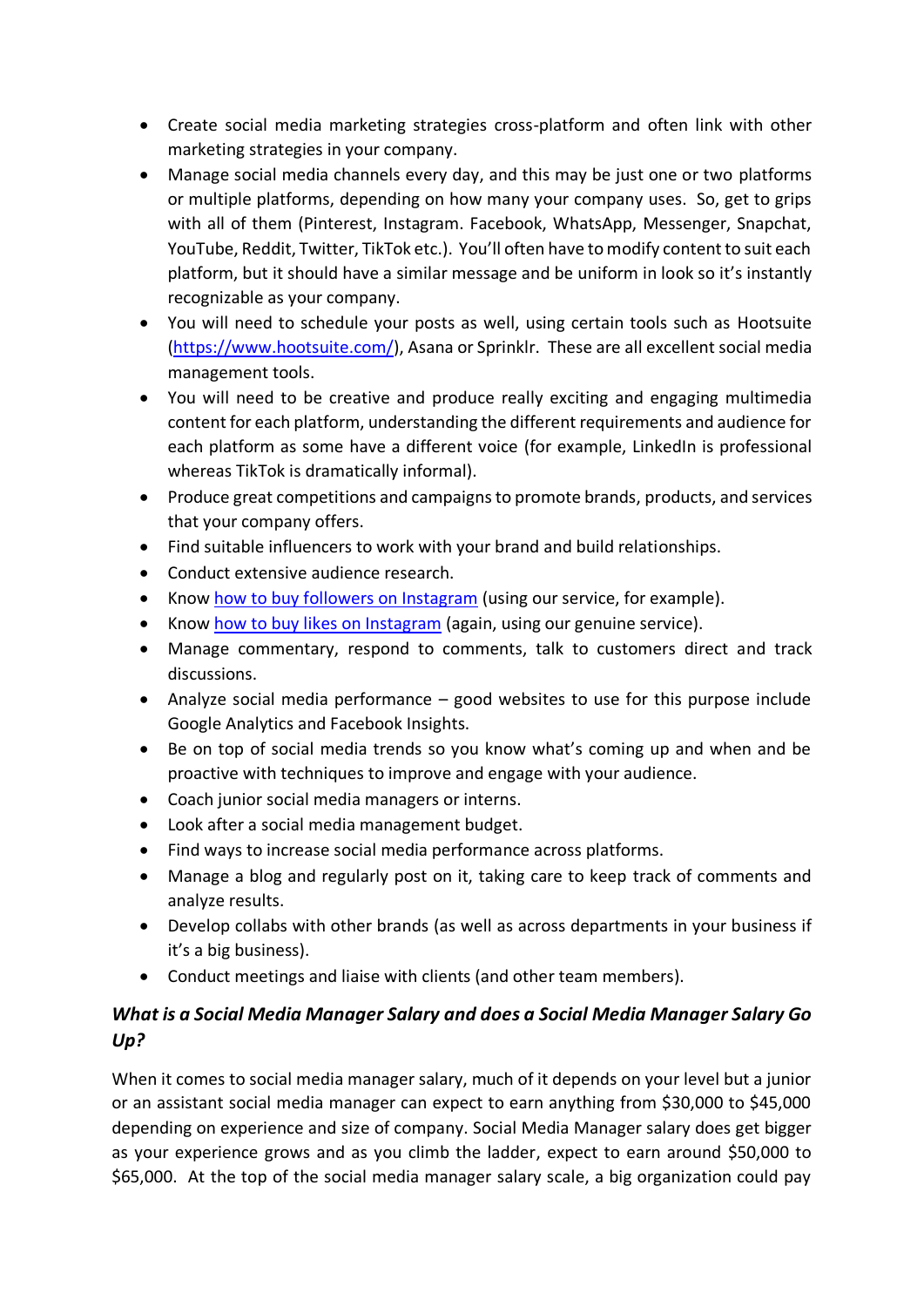you \$70,000+. For freelance social media manager salary, it's usually around \$40 to \$50 an hour but again, this depends on location, industry, and level of experience.

As far as your working hours go, yes normal office hours apply but remember, as customers are on social media 24 hours a day, 7 days a week, 365 days a year you might have to work some evenings and weekends – but you won't have to reply 24 hours a day! If you're not a flexible person or you have other commitments outside of work, then social media marketing management may not be the right job for you.

## *What Qualifications do You Need to be a Social Media Marketing Manager?*

This very depends on the social media manager job role. Some people will take you on in their organization without any relevant social media marketing qualifications at all if you can display to them that you have a deep understanding of social media marketing and that you are creative, with clever ideas. You will likely be set a task to prove your social media knowledge so if you perform well in the designated task, get customers engaged and even send something viral, your qualifications won't matter as much. However, lots of companies will expect a marketing degree, an advertising, journalism, communications, or similar qualification. As such, there's no social media management degree (yet – it may well come), but lots of the aforementioned qualifications cover off social media marketing as part of the course.

As well as the above, future employers will want to see if your personality is a good match and will evaluate your existing social media marketing knowledge.

## *When the Role of Social Media Management is NOT for You*

If you're unsure then the following may be useful. The job is wrong for you if:

- You like to travel, it's usually very office based but there will be opportunity to visit clients, go on photoshoots and attend events as all are social media opportunities.
- You have commitments after working hours because you will be in demand after the office has closed its doors for the night! You don't understand social media marketing – enough said!

If none of the above bothers, you – then see if you have the following skills to be a social media manager:

- You understand all the social media platforms
- You understand the industry you're going for
- You're good at copywriting and editing
- You're creative and can produce engaging storylines
- You understand algorithms and search engine optimization
- You're an innovative ideas person
- You have effective communication skills, across customer base and management too
- You can motivate a team and be a team worker